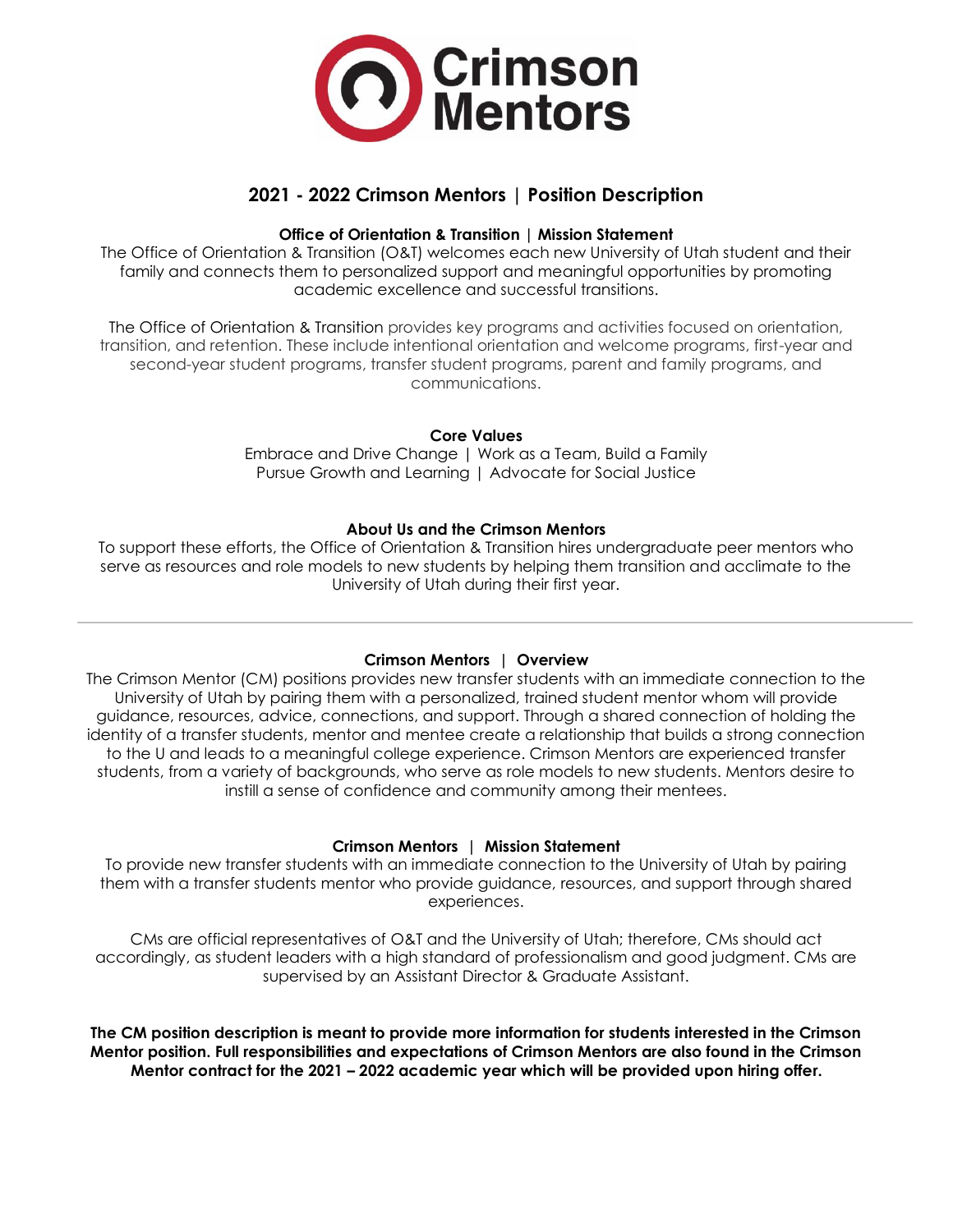

## **Qualifications:**

- Must be a current University of Utah transfer student who has completed at least one semester and will remain a full-time student through Spring 2022
- Must maintain a minimum 2.5 cumulative GPA and maintain good disciplinary standing with the university
- Must possess strong communication and interpersonal skills
- Must be comfortable navigating communication in an online environment
- Must be willing to go the extra mile to guide mentees to success
- Must be committed to making a difference in the lives of their peers and the University of Utah campus community
- Must be available and plan to meet with their mentees once monthly. This meeting can take place virtually or in-person at the safety discretion of the individual parties
- Must display a positive attitude, strong work ethic, and maintain timely response times when contacted by their mentees
- Must role model behavior that is reflective of a campus leader, both in person and through all forms of communication and social media
- Must commit to an employment period that runs from July 2021 and ends in April 2022

## **Job Expectations:**

- Mentors will provide consistent and meaningful direction and guidance to a group of new Transfer students each semester
- Mentors will commit to 5 minimum hours per month of work
- Mentors will engage in 1:1's with their supervisor twice per semester
- Mentors will send at least one message to their mentees per week while maintaining and engaging in individual conversations
- Mentors will meet communication requirements through the course of their employment in a timely and effective manner
- Mentors will be on time for and attend all official CM required trainings and events
- Mentors may not be absent from events without 24-hour notice
- Mentors will represent O&T and the University of Utah in a positive manner
- Mentors will agree to reduced compensation and/or termination at the discretion of the Assistant Director and Graduate Assistant if expectations are not being met

#### **Timeline of Important Dates 2021-2022 (\*subject to change):**

| March 8th                                       | <b>CM Application Open</b>                          |
|-------------------------------------------------|-----------------------------------------------------|
| April 2nd                                       | <b>CM Applications Due</b>                          |
| April 12 <sup>th</sup> - April 15 <sup>th</sup> | <b>CM VIRTUAL Interviews</b>                        |
| April 21st                                      | <b>CM Offer Notification</b>                        |
| April 23rd                                      | <b>Position Acceptance</b>                          |
| July 2021 - August 2021                         | Virtual Training-Asynchronous Canvas Page Available |
| Week of August 3rd                              | Virtual Cadence Training - Synchronous              |
|                                                 | Virtual Team Training - Synchronous                 |
| Week of August 23rd                             | Weeks of Welcome - CM Kick-Off                      |
| <b>Fall 2021</b>                                | Events TBD                                          |